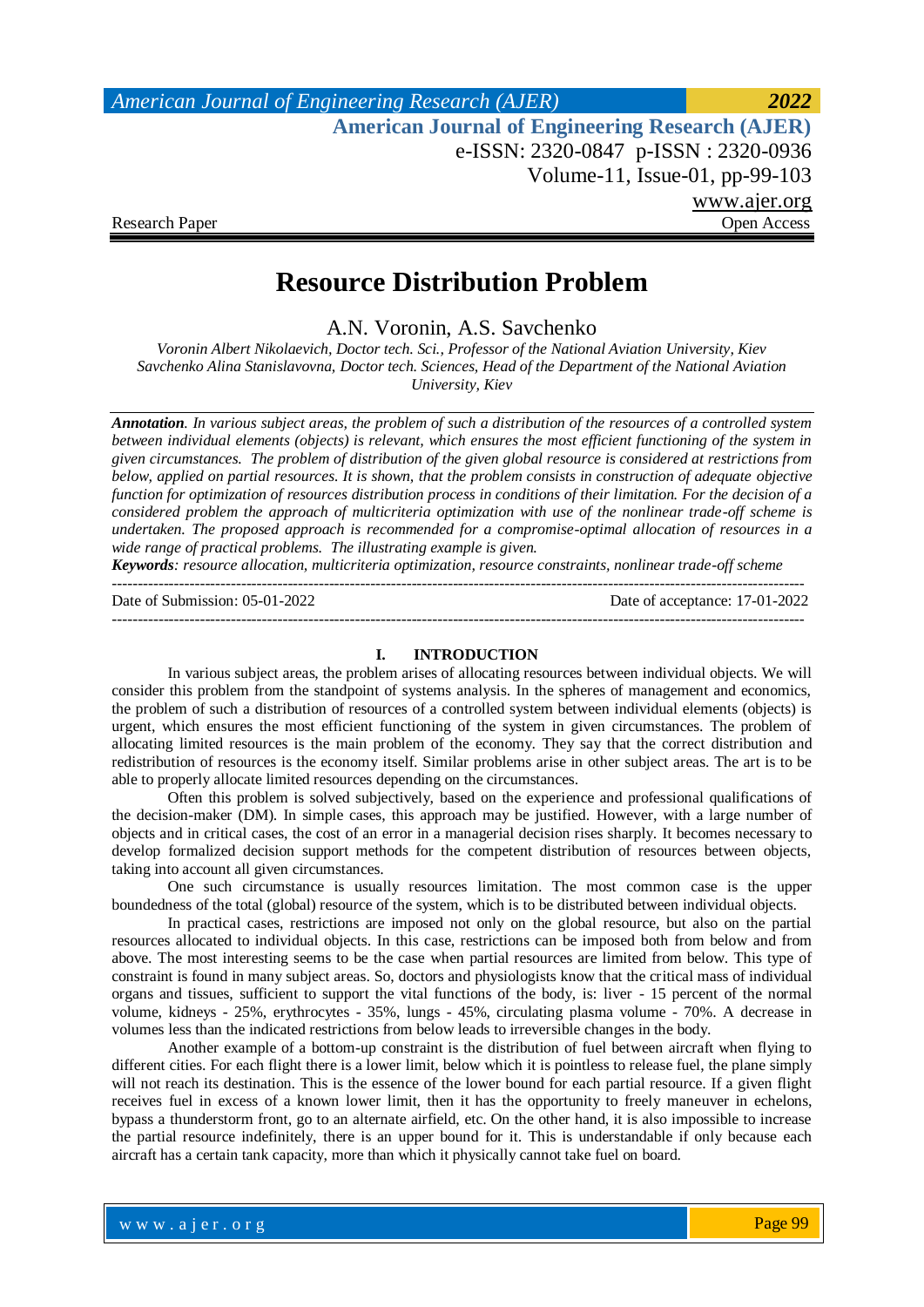Such restrictions are either known in advance, or are determined by technical and economic calculations or methods of expert assessments. It is necessary to distinguish between conditional restrictions (when violation of the limits is undesirable) and unconditional restrictions (when their violation is physically impossible). It is easy to see that the sum of the lower limits for all partial resources is the lower limit for the global resource, and the sum of the upper limits restricts the global resource from above.

Taking into account the given set of restrictions, it is required to distribute the global resource of the system among the objects in such a way that the most efficient operation of the entire system as a whole is ensured. The problem lies in the construction of an adequate objective function to optimize the process of resource allocation in conditions of their limitedness. A simple uniform distribution is not suitable in this case, since it can put some objects on the brink of impossibility of their functioning, while other objects will receive an unjustifiably large resource.

In this work, to solve the problem under consideration, a multicriteria optimization approach is taken using a nonlinear trade-off scheme [1-3].

#### **Formulation of the problem**

The problem under consideration is relevant for various subject areas. Therefore, we present the problem statement in a general way.

A global resource to be distributed R is given, as well as  $n \ge 2$  system elements (objects), to each of which

is allocated a partial resource  $r_i$ , their totality constitutes a vector  $r = \{r_i\}_{i=1}^n$  $r = \{r_i\}_{i=1}^n$ . It is clear that

$$
\sum_{i=1}^{n} r_i = R. \tag{1}
$$

For each object, the maximum permissible value of the allocated resource  $r_{i_{min}}$  is known (or determined by the method of expert assessments), below which the given object cannot function. Thus, a system of restrictions from below is set

$$
r_{i} \ge r_{i_{\min}}, \sum_{i=1}^{n} r_{i_{\min}} \le R, i \in [1, n]
$$
 (2)

On the other hand, for each object, a value  $r_{i_{\text{max}}}$  is known that the resource of the object cannot or should not exceed. The upper constraint system has the form

$$
r_{i} \leq r_{i_{\max}}, \sum_{i=1}^{n} r_{i_{\max}} \geq R, i \in [1, n]
$$
 (3)

It follows from (2) and (3) that

$$
r_{i_{\max}} \ge r_i \ge r_{i_{\min}}, i \in [1, n] \tag{4}
$$

and

$$
\sum_{i=1}^{n} r_{i\max} \ge R \ge \sum_{i=1}^{n} r_{i\min} \quad . \tag{5}
$$

The formula for the domain of definition of the vector *r* has the form

$$
r \in X_{r} = \{r \mid r_{i_{\max}} \ge r_{i} \ge r_{i_{\min}}, i \in [1, n]\}. \tag{6}
$$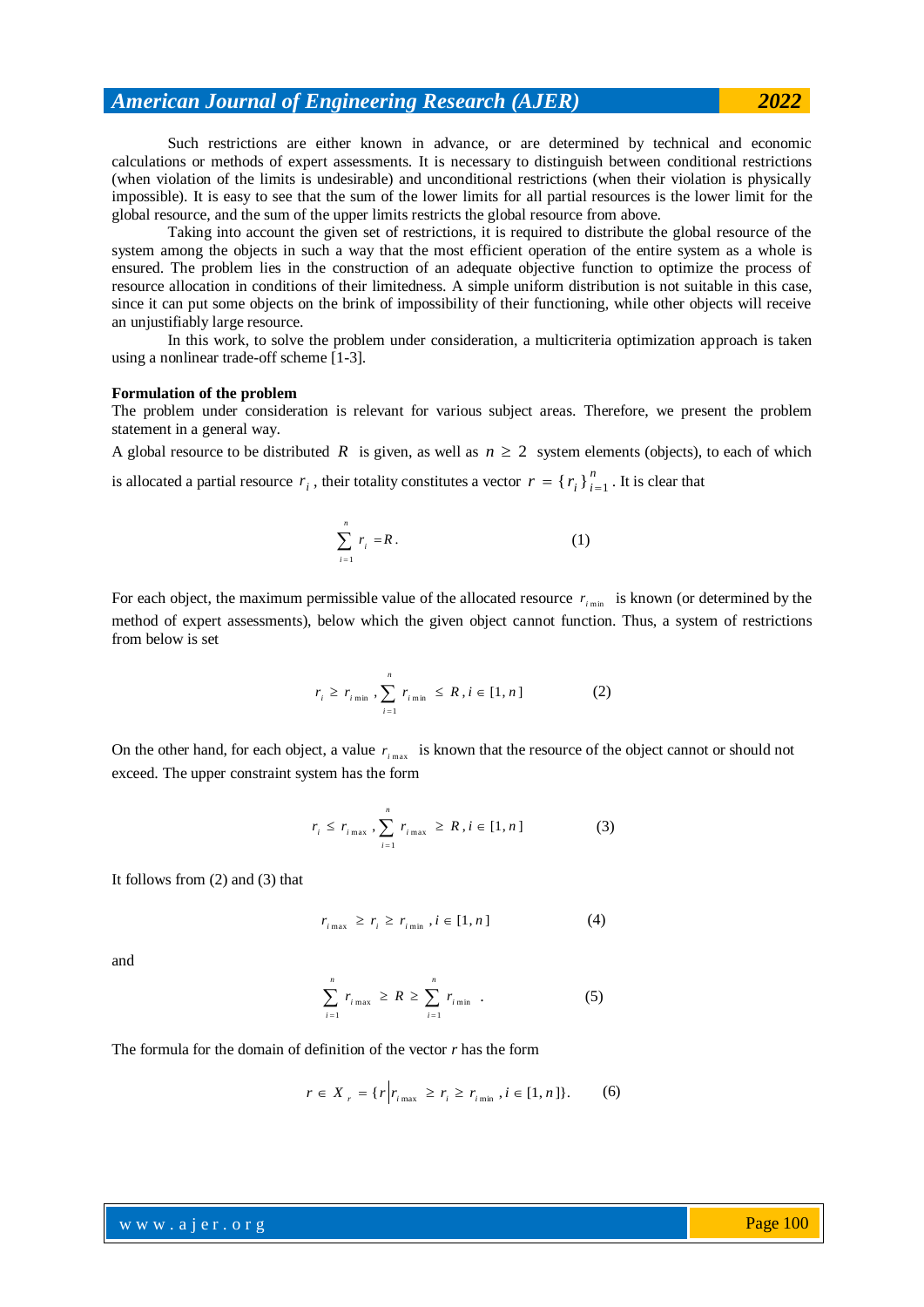Let us consider the polar (degenerate) cases of inequality (5). If,  $R = \sum$  $\overline{a}$ *i*  $R = \sum r_{i \text{min}}$  then the problem under 1 consideration is reduced to such a distribution of the global resource, in which each object receives its minimum admissible partial resource:  $r_i^* = r_{i_{\text{min}}}$ ,  $i \in [1, n]$ .

*n*

If the global resource allows you to fully meet the needs of objects, i.e.  $R = \sum r_{i_{max}}$ , then the problem is  $\overline{a}$ *n i* 1

solved as  $r_i^* = r_{i_{\text{max}}}$ ,  $i \in [1, n]$ .

Thus, in the polar cases of inequality (5), the problem under consideration has trivial solutions. And only if expression (5) becomes a strict inequality

$$
\sum_{i=1}^{n} r_{i_{\max}} > R > \sum_{i=1}^{n} r_{i_{\min}} , \qquad (7)
$$

the problem of optimizing the allocation of limited resources makes sense.

The optimization problem assumes the presence of an objective function  $f(r)$ , which extremization gives a solution to the problem under consideration:

$$
r^* = \arg \underbrace{extr}_{r \in X_r} f(r).
$$
 (8)

The problem is posed: in conditions (7), determine such partial resources  $r^* \in X_r$ , at which requirement (1) is fulfilled, and some objective function  $f(r)$  acquires an extreme value. The form of  $f(r)$  should be selected and justified.

#### **Solution method**

The analysis shows that in the problem of optimizing the distribution of limited resources, the upper constraint  $r_i \leq r_{i_{\text{max}}}$ ,  $i \in [1, n]$  is considered as a simple optimization constraint, the approach to which usually does not threaten anything special for the system. Restriction from below  $r_i \ge r_{i_{min}}$ ,  $i \in [1, n]$  has a completely different meaning. The approach of the resource to this limitation of its own threatens the very possibility of functioning of the corresponding object. We can say that the constraint from below should force the desired objective function to increase the difference between the partial resources and their constraints from below.

Therefore, the expression of the desired objective function must: 1) include explicit constraints from below, 2) penalize the system for approaching partial resources to these constraints, and 3) be differentiable in its arguments. The simplest objective function that satisfies the specified requirements is

$$
f(r) = \sum_{i=1}^{n} r_{i \min} (r_i - r_{i \min})^{-1} . \tag{9}
$$

An analysis of formula (9) shows that this is nothing but an expression of the scalar convolution of maximized partial criteria  $r_i$ ,  $i \in [1, n]$  according to a nonlinear trade-off (compromise) scheme (NSC) in the problem of multicriteria optimization [2].

Indeed, in the problem under consideration, resources  $r_i$ ,  $i \in [1, n]$  are of a twofold nature. On the one hand, they can be considered as independent variables, the arguments for the optimization of the objective function  $f(r)$ . On the other hand, for each of the objects, it is logical to strive to maximize its partial resource, to go as far as possible from a dangerous limitation  $r_{i_{min}}$  in order to increase the efficiency of its functioning.

From this point of view, resources  $r_i \ge r_{i_{min}}$ ,  $i \in [1, n]$  can be considered as partial criteria for the quality of functioning of the corresponding objects. These criteria are subject to maximization, they are limited from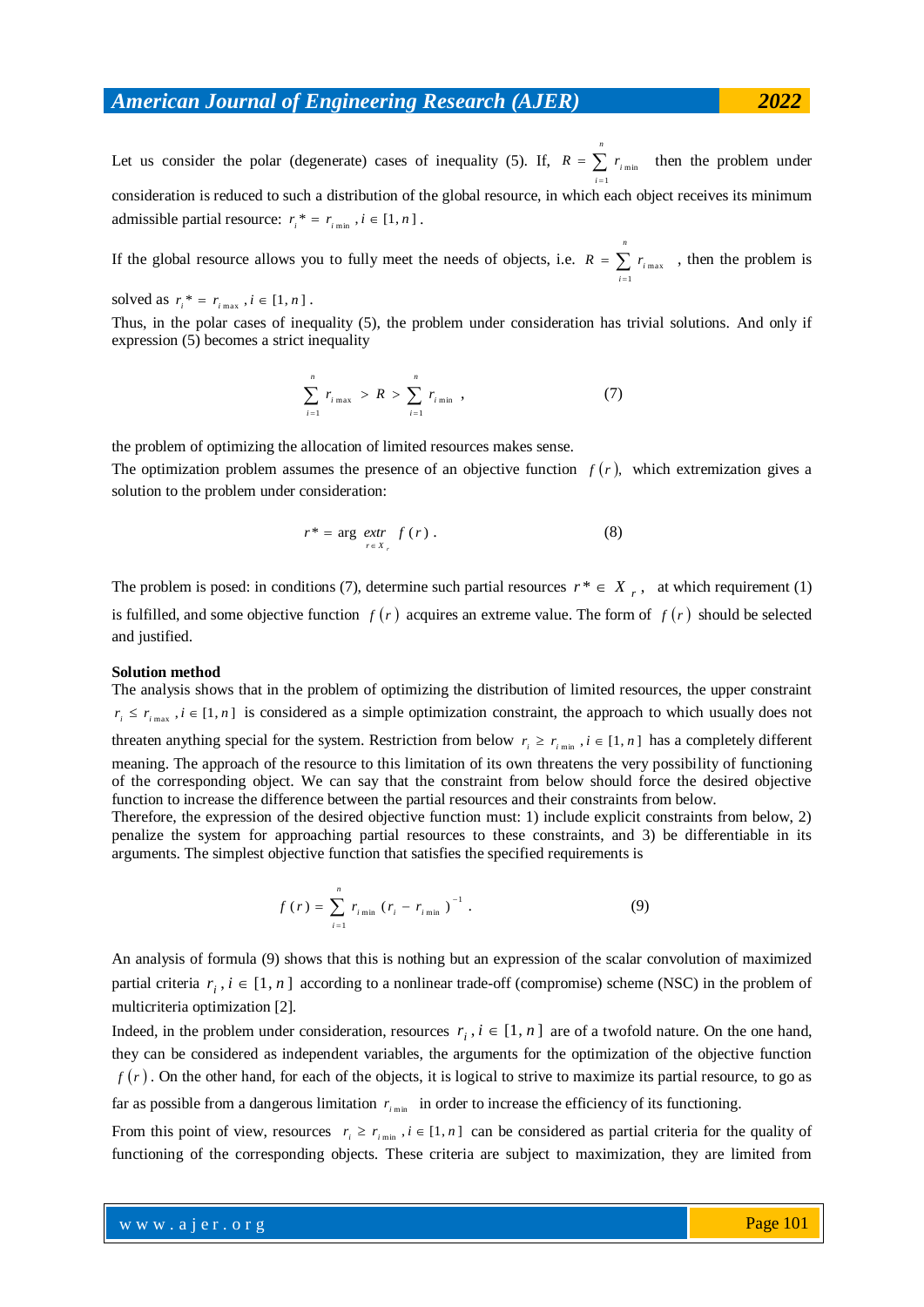below, non-negative and contradictory (an increase in one resource is possible only at the expense of a decrease in others).

The NSC concept is based on the "away from constraints" principle. It is assumed that the decision maker's utility function evaluates as preferable those solutions that give the criteria a greater distance from dangerous constraints. The scalar convolution  $f(r)$  is a model of the utility function and explicitly includes the difference

 $r_i - r_{i_{\text{min}}}$  as a characteristic of the intensity of the decision-making situation. This allows criteria to be penalized for approaching their limits.

Based on the foregoing, the problem of vector optimization of the distribution of limited resources, taking into account the isoperimetric constraint for the arguments (1), takes the form

$$
r^* = \arg \min_{r \in X} f(r) = \arg \min_{r \in X} \sum_{i=1}^n r_{i \min} (r_i - r_{i \min})^{-1}, \sum_{i=1}^n r_i = R.
$$
 (10)

Problem (10) can be solved both analytically, using the method of indefinite Lagrange multipliers, and by numerical methods, if the analytical solution turns out to be difficult.

The analytical solution provides for the construction of the Lagrange function in the form

$$
L(r,\lambda) = f(r) + \lambda \left( \sum_{i=1}^{n} r_i - R \right),
$$

where  $\lambda$  is the indefinite Lagrange multiplier, and the solution to the system of equations

$$
\frac{\partial L(r, \lambda)}{\partial r_i} = 0, i \in [1, n]
$$

$$
\frac{\partial L(r, \lambda)}{\partial \lambda} = \sum_{i=1}^n r_i - R = 0
$$

To solve multicriteria problems by numerical methods using the NSC concept and with constraints on arguments and criteria, algorithms have been developed and a computer program has been compiled [2].

### **Illustrative example**

To carry out two long-distance bus routes ( $n = 2$ ), the bus station has a total volume of fuel  $R = 12$  tons (arbitrary figures). The minimum requirement for the first trip is  $r_1 \ge r_{1\text{min}} = 2$  tons, for the second trip  $r_2 \ge r_{2\text{ min}} = 5$  tons. These are lower limits for partial resources. Tank capacity of the first bus  $r_{1\text{ max}} = 7$  tons, the second bus  $r_{2\text{ max}} = 10$  tons. These are restrictions from above.

Condition (7) in the form of a strict inequality (dimensions are omitted)

$$
r_{1\,\text{min}} + r_{2\,\text{min}} = 7 < R = 12 < r_{1\,\text{max}} + r_{2\,\text{max}} = 17
$$

observed. This means that the problem of optimizing the distribution of limited resources can be posed and the solution will be nontrivial.

The task is to obtain an analytical solution for the compromise-optimal distribution of fuel between trips. We construct the Lagrange function

$$
L(r, \lambda) = r_{1\min} (r_1 - r_{1\min})^{-1} + r_{2\min} (r_2 - r_{2\min})^{-1} + \lambda (r_1 + r_2 - R)
$$

We get the system of equations

w w w . a j e r . o r g where  $\mathcal{L} = \mathcal{L} \times \mathcal{L}$  is the result of  $\mathcal{L} = \mathcal{L} \times \mathcal{L}$